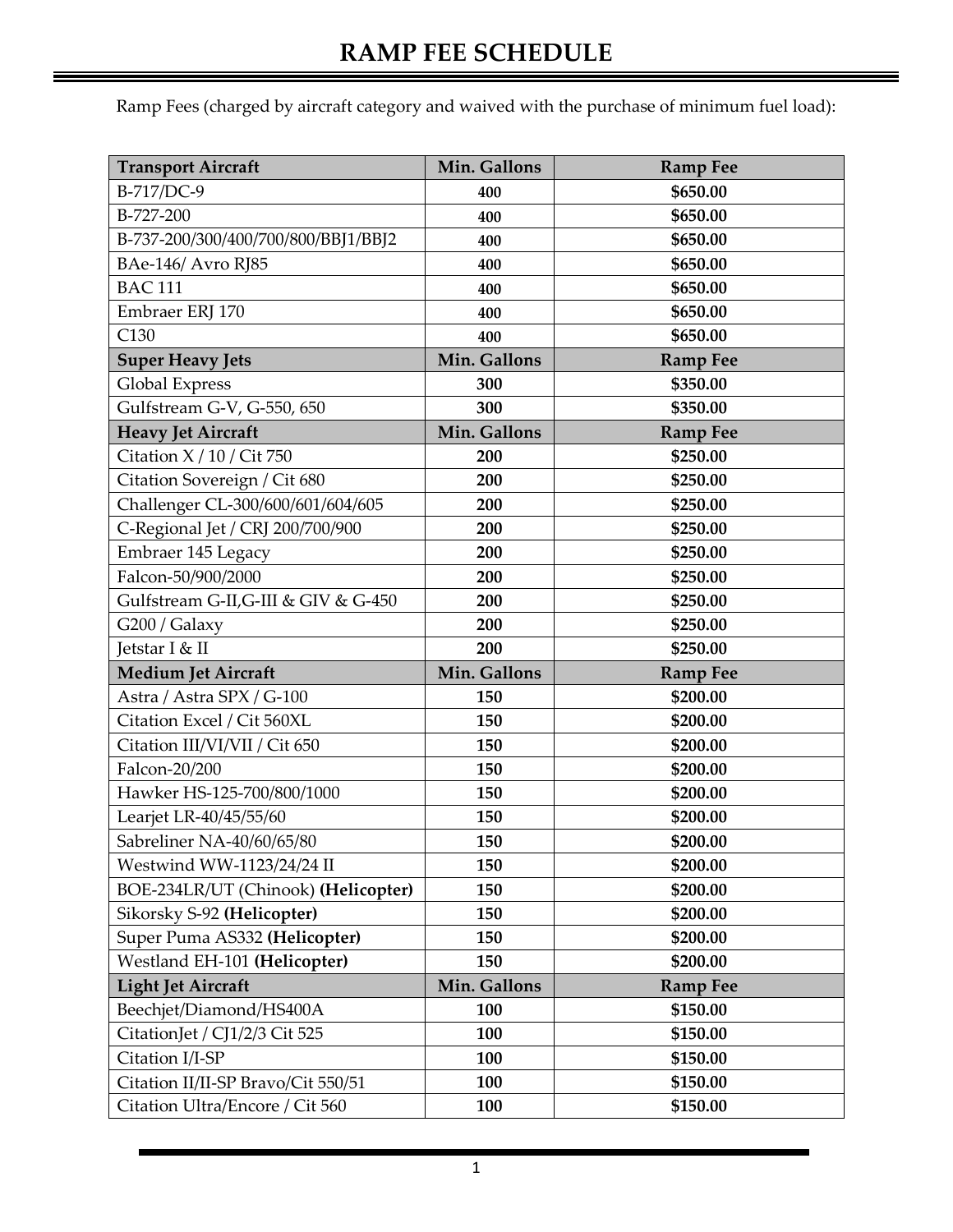| Premier I, II                   | 100          | \$150.00        |
|---------------------------------|--------------|-----------------|
| Falcon-10                       | 100          | \$150.00        |
| Learjet LR-20 & 30 Series       | 100          | \$150.00        |
| <b>Embraer Phenom 300</b>       | 100          | \$150.00        |
| Very Light Jet (VLJ) Aircraft   | Min. Gallons | <b>Ramp Fee</b> |
| <b>Citation Mustang</b>         | 75           | \$100.00        |
| Citation 500/501                | 75           | \$100.00        |
| Diamond D-Jet                   | 75           | \$100.00        |
| Eclipse 500                     | 75           | \$100.00        |
| <b>Embraer Phenom 100</b>       | 75           | \$100.00        |
| Spectrum Aero 33                | 75           | \$100.00        |
| HondaJet                        | 75           | \$100.00        |
| PiperJet                        | 75           | \$100.00        |
| <b>Heavy Turboprop</b>          | Min. Gallons | <b>Ramp Fee</b> |
| Beech 1900                      | 75           | \$100.00        |
| ATR 42/72                       | 75           | \$100.00        |
| British Aerospace HS 748        | 75           | \$100.00        |
| De Havilland DHC 8 DASH 8       | 75           | \$100.00        |
| Embraer Brasilia EMB 120        | 75           | \$100.00        |
| $G-I$                           | 75           | \$100.00        |
| Shorts 330                      | 75           | \$100.00        |
| Dornier 328                     | 75           | \$100.00        |
| Bell-212 (Helicopter)           | 75           | \$100.00        |
| Bell-412 (Helicopter)           | 75           | \$100.00        |
| Sikorsky S-76B / C (Helicopter) | 75           | \$100.00        |
| <b>Medium Turboprop</b>         | Min. Gallons | <b>Ramp Fee</b> |
| BAe Jetstream / J31/41          | 60           | \$80.00         |
| Cheyenne 3 / III                | 60           | \$80.00         |
| Cheyenne 4 / IV                 | 60           | \$80.00         |
| Beech 99                        | 60           | \$80.00         |
| DHC 6 Twin Otter                | 60           | \$80.00         |
| Dornier 228                     | 60           | \$80.00         |
| Embraer Bandit EMB 110          | 60           | \$80.00         |
| King Air 100                    | 60           | \$80.00         |
| King Air 200                    | 60           | \$80.00         |
| King Air 300                    | 60           | \$80.00         |
| King Air 350                    | 60           | \$80.00         |
| Merlin I,II,III, IV             | 60           | \$80.00         |
| Mitsubishi MU-2 Solitaire       | 60           | \$80.00         |
| Mitsubishi MU-2B/60 Marquise    | 60           | \$80.00         |
| Piaggio Avanti P180             | 60           | \$80.00         |
| <b>Light Turboprop</b>          | Min. Gallons | <b>Ramp Fee</b> |
| Cessna C-425 / Conquest I       | 50           | \$60.00         |
| Cessna C-441 / Conquest II      | 50           | \$60.00         |
| Cessna C-208 Caravan            | 50           | \$60.00         |
|                                 |              |                 |